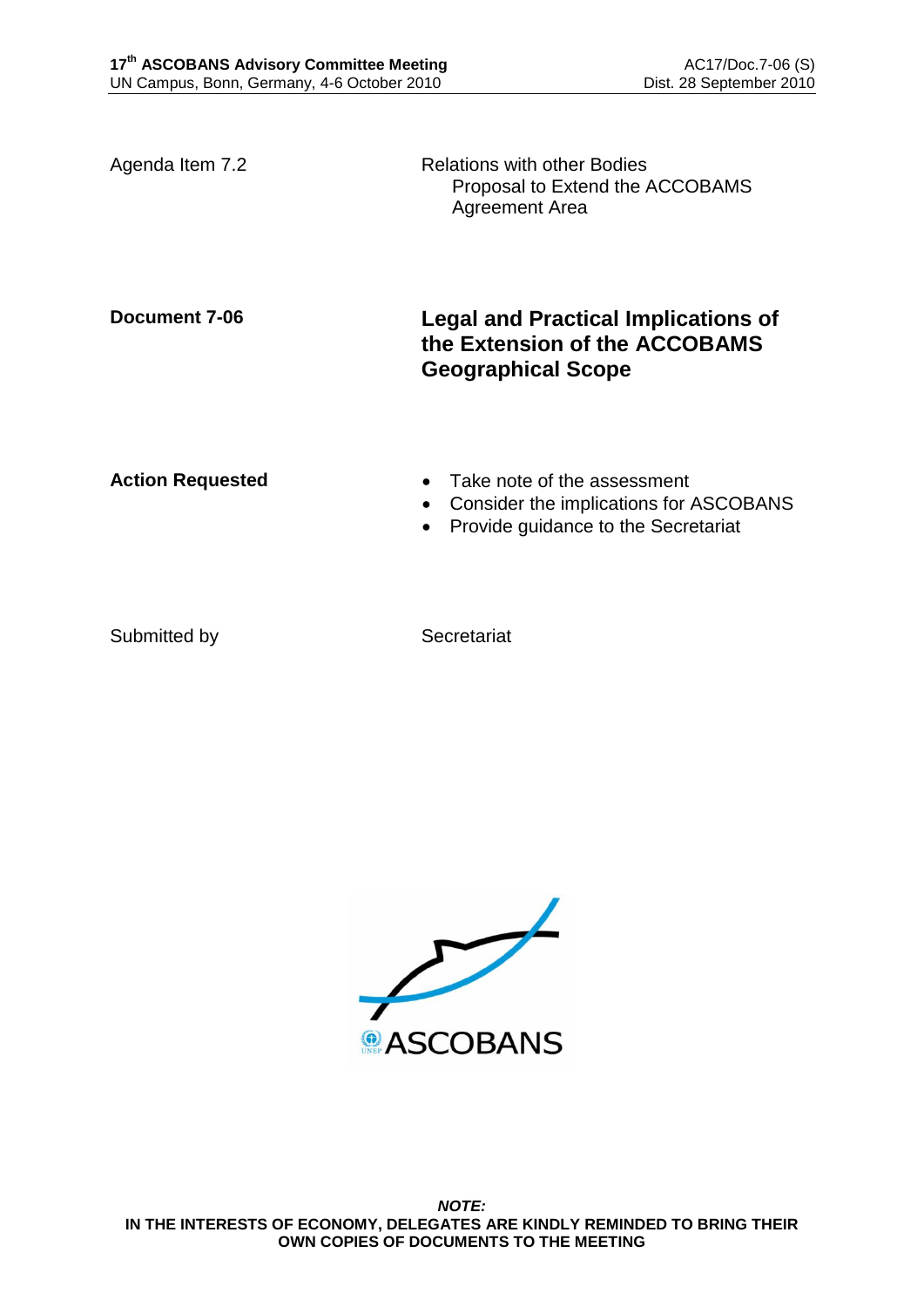This document was produced on commission by the ACCOBAMS Secretariat. The amendment proposals have been made available as AC17/Doc.7-05. The assessment done by the IUCN Environmental Law Centre upon request of the joint CMS/ASCOBANS Secretariat has been published as AC17/Doc.7-07.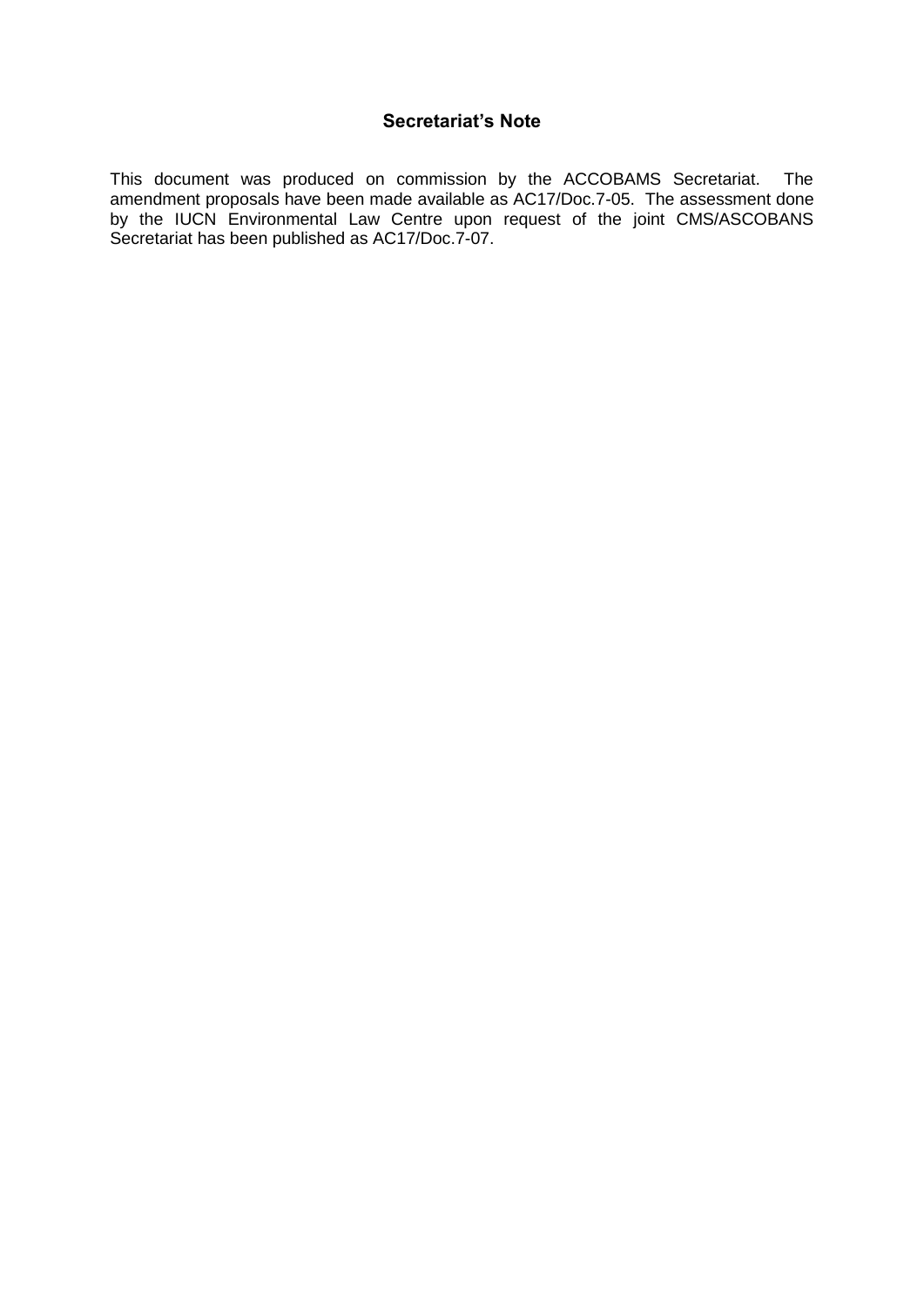

*Agreement on the Conservation of Cetaceans of the Black Sea, Mediterranean Sea and contiguous Atlantic area, concluded under the auspices of the Convention on the Conservation of Migratory Species of Wild Animals (CMS)*

*Accord sur la Conservation des Cétacés de la Mer Noire, de la Méditerranée et de la zone Atlantique adjacente, conclu sous l'égide de la Convention sur la Conservation des Espèces Migratrices appartenant à la Faune Sauvage (CMS)*



## **Fourth Meeting of the Contracting Parties**

Monaco, 9<sup>th</sup> -12<sup>th</sup> November 2010

09/08/2010 English Original: English ACCOBAMS-MOP4/2010/Inf 15

# **LEGAL AND PRACTICAL IMPLICATIONS OF THE EXTENSION OF THE ACCOBAMS GEOGRAPHICAL SCOPE**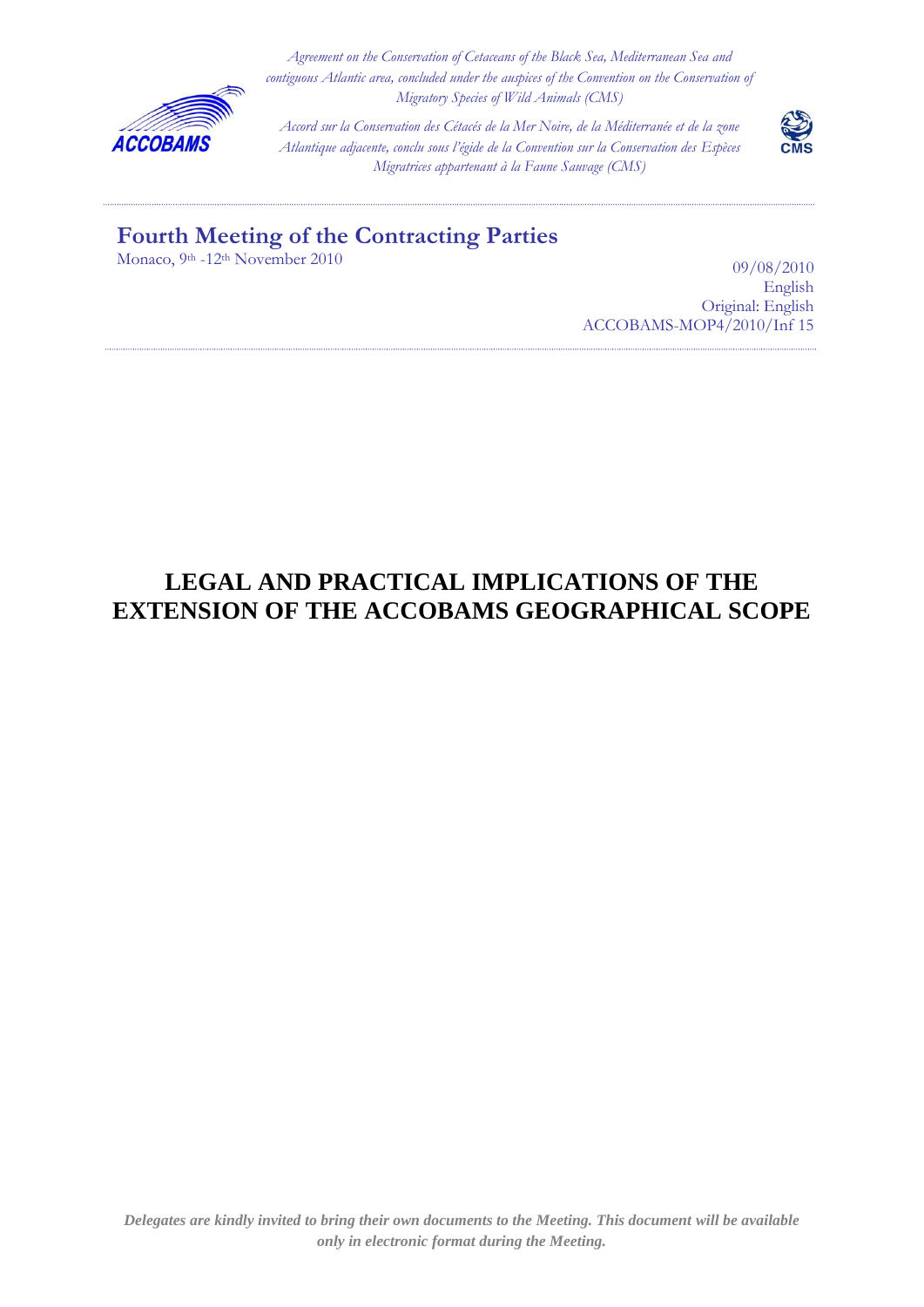### **Secretariat's Note**

The designations employed and the presentation of the material in this document do not imply the expression of any opinion whatsoever on the part of the ACCOBAMS Secretariat concerning the legal status of any State, Territory, city or area, or of its authorities, or concerning the delimitation of their frontiers or boundaries.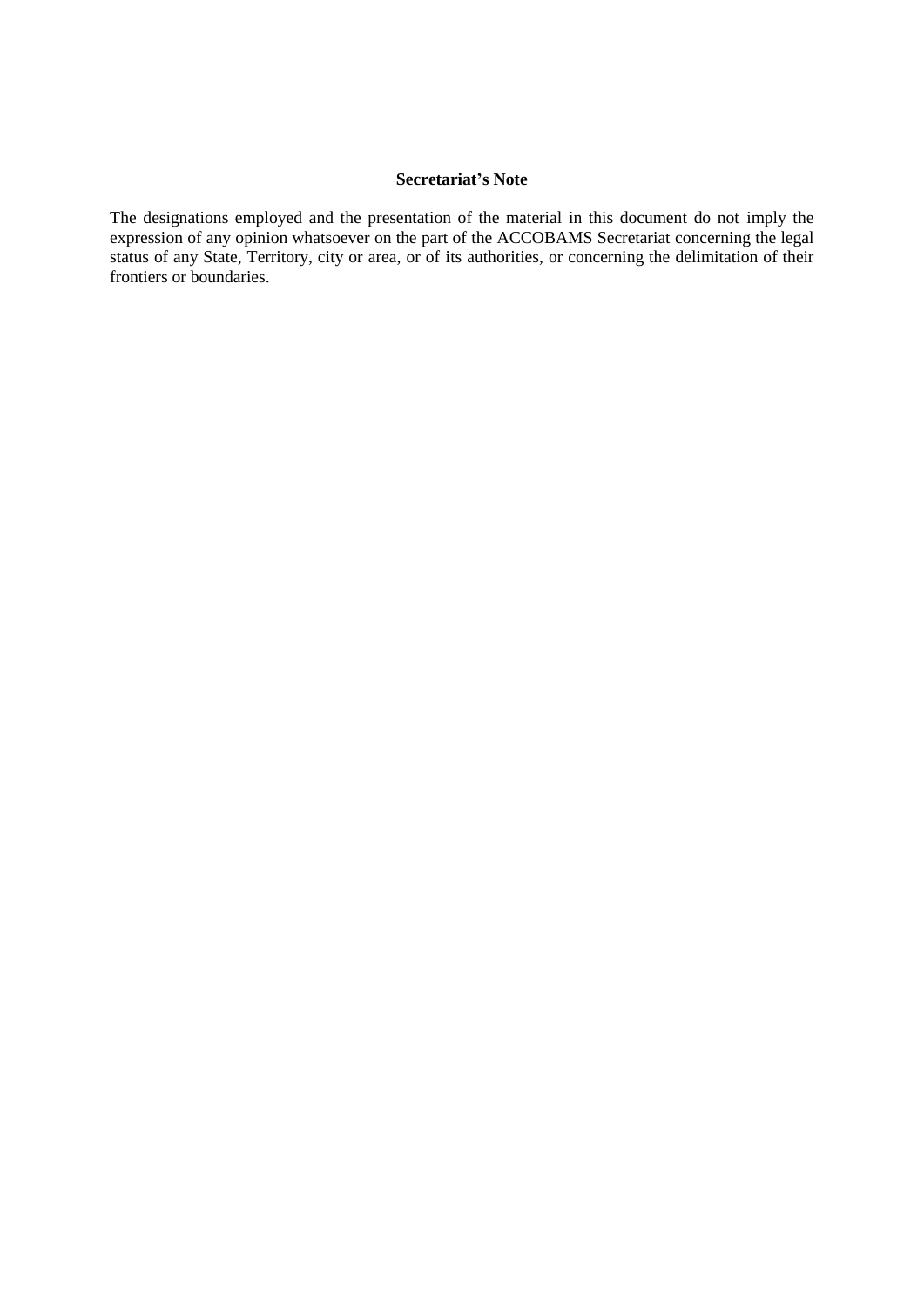#### **LEGAL AND PRACTICAL IMPLICATIONS OF THE EXTENSION OF THE ACCOBAMS GEOGRAPHICAL SCOPE**

#### **1. The Amendment Procedure**

The geographical scope of the Agreement on the Conservation of Cetaceans of the Black Sea, Mediterranean Sea and Contiguous Atlantic Area (ACCOBAMS) is clearly defined by Art. I, para. 1, *a*:

"The geographic scope of this Agreement, hereinafter referred to as the "Agreement area", is constituted by all the maritime waters of the Black Sea and the Mediterranean and their gulfs and seas, and the internal waters connected to or interconnecting these maritime waters, and of the Atlantic area contiguous to the Mediterranean Sea west of the Straits of Gibraltar. For the purpose of this Agreement:

- the Black Sea is bounded to the southwest by the line joining Capes Kelaga and Dalyan (Turkey);
- the Mediterranean Sea is bounded to the east by the southern limits of the Straits of the Dardanelles between the lighthouses of Mehmetcik and Kumkale (Turkey) and to the west by the meridian passing through Cape Spartel lighthouse, at the entrance to the Strait of Gibraltar; and
- the contiguous Atlantic area west of the Strait of Gibraltar is bounded to the east by the meridian passing through Cape Spartel lighthouse and to the west by the line joining the lighthouses of Cape St. Vicente (Portugal) and Casablanca (Morocco)".

Any change in the geographical scope of ACCOBAMS, be it an extension or a reduction, requires an amendment to Art. I, para. 1, *a*. Under the 1969 Vienna Convention on the Law of Treaties, "a treaty may be amended by agreement between the parties". According to Art. III, para. 8, *d*, of ACCOBAMS, the decision on an amendment is taken by the Meeting of the Parties. The procedure to be used for amendments is set forth in detail in Art. X:

"1. This Agreement may be amended at any ordinary or extraordinary session of the Meeting of the Parties.

2. Proposals for amendments to the Agreement may be made by any Party. The text of any proposed amendment and the reasons for it shall be communicated to the Agreement secretariat not less than one hundred and fifty days before the opening of the session. The Agreement secretariat shall transmit copies forthwith to the Parties. Any comments on the text by the Parties shall be communicated to the Agreement secretariat not less than sixty days before the opening of the session. The Secretariat shall communicate to the Parties, as soon as possible after the last day for submission of comments, all comments submitted by that day.

3. Any additional annex or any amendment to the Agreement other than an amendment to its annexes shall be adopted by a two thirds majority of the Parties present and voting and shall enter into force for those Parties which have accepted it on the thirtieth day after the date on which two thirds of the Parties to the Agreement at the date of the adoption of the additional annex or amendment have deposited their instruments of acceptance with the Depositary. For any Party that deposits an instrument of acceptance after the date on which two thirds of the Parties have deposited their instruments of acceptance, the additional annex or amendment shall enter into force on the thirtieth day after the date on which it deposits its instrument of acceptance.

4. Any amendment to an annex to the Agreement shall be adopted by a two thirds majority of the Parties present and voting and shall enter into force for all Parties on the one hundred and fiftieth day after the date of its adoption by the Meeting of the Parties, except for Parties that have entered a reservation in accordance with paragraph 5 of this Article.

5. During the period of one hundred and fifty days provided for in paragraph 4 of this Article, any Party may by written notification to the Depositary enter a reservation with respect to an amendment to an annex to the Agreement. Such reservation may be withdrawn by written notification to the Depositary, and thereupon the amendment shall enter into force for that Party on the thirtieth day after the date of withdrawal of the reservation".

The application of Art. X may lead to a practical problem. As stated in Art. X, para. 3, to enter into force after its adoption, an amendment has to be accepted by two thirds of the Parties to ACCOBAMS at the date of the adoption of the amendment. This implies that an amended provision may become applicable in the relationships between a majority of Parties, while for the minority of Parties the original provision continues to apply in the relationships between themselves and in the relationships between them and the Parties that have accepted the amendment. To avoid the inconvenience of two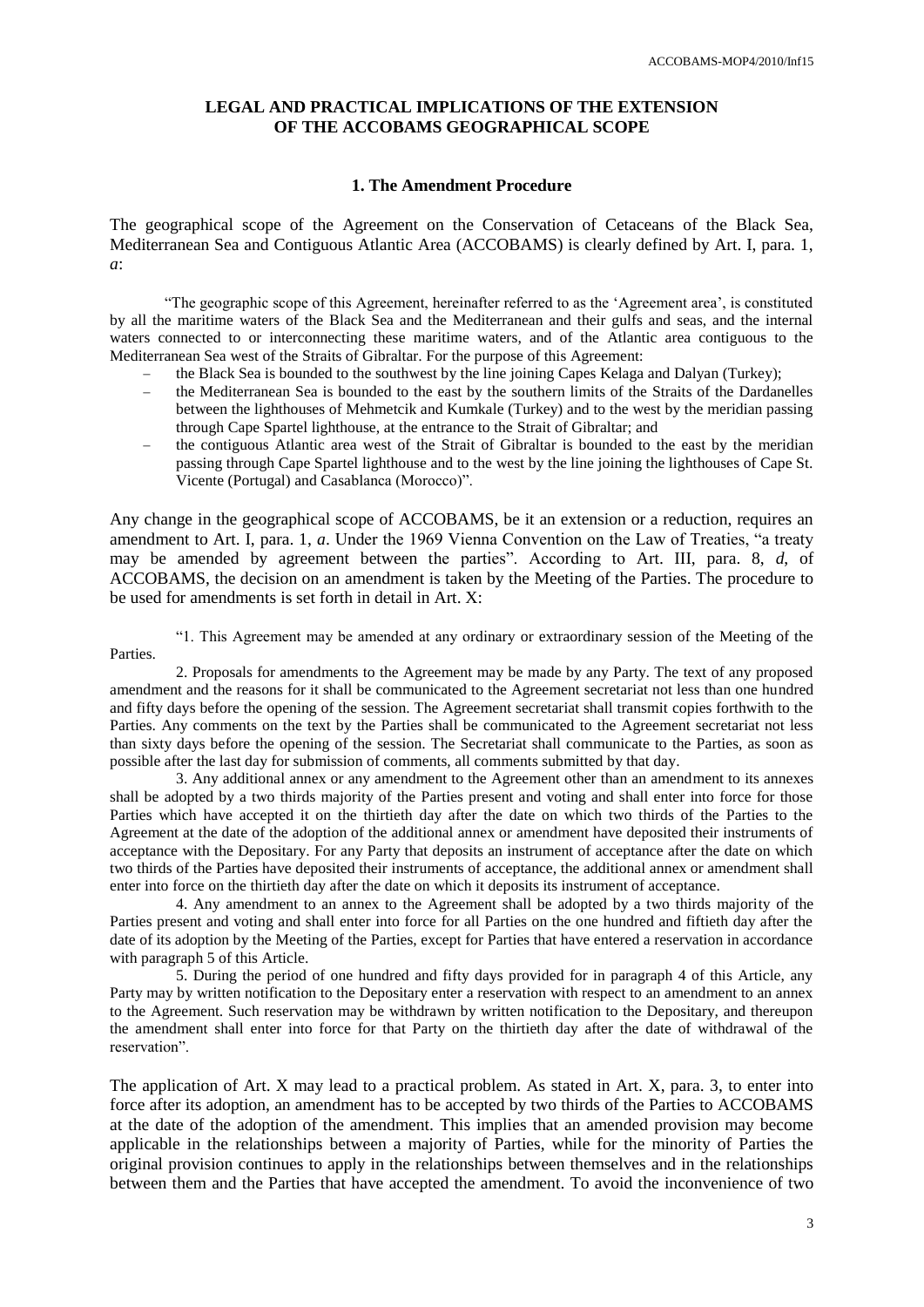different ACCOBAMS geographical scopes applying at the same time for a certain period, it is recommended that the Parties, at the moment of adoption of an amendment extending the ACCOBAMS geographical scope, provide that such amendment, when it enters into force, will provisionally apply also to Parties that have not yet accepted it, unless they declare the contrary within a short delay (to be specified) after having received the relevant information by the Depositary under Art. XVII, para. 3, *c*. The possibility to provisionally apply treaties is provided for in Art. 25 of the above mentioned Vienna Convention.

#### **2. The Substance of the Amendment**

In principle, there are very few limits to the right of the Parties to amend ACCOBAMS, provided that the procedure for amendments is complied with. Extensions to the geographical scope of ACCOBAMS may regard marine waters which have any legal condition, be it territorial sea, exclusive economic zone or high seas (yet ACCOBAMS applies also to the high seas, as it can be inferred from the last sentence of Art. II, para. 3).

However, to avoid a complete alteration of the object and purpose of ACCOBAMS, the waters to which ACCOBAMS is extended should be contiguous or at least connected to the original ACCOBAMS area of application. Unlike birds, cetaceans swim in the waters, without flying over them. The notion of continuity, implying contiguity or connection, complies with the ACCOBAMS definition of "range" as "all areas of waters that a cetacean inhabits, stays in temporarily, or crosses at any time on its normal migration route within the Agreement area" (Art. I, para. 3, *f*). For instance, the condition of continuity is met if the scope of application of ACCOBAMS is extended to another Atlantic area contiguous to the "contiguous Atlantic area" to which ACCOBAMS already applies or to the Red Sea which is connected to the Mediterranean Sea by the Suez Canal.

In addition, the enlargement of Atlantic area to which ACCOBAMS applies must be relevant for the fulfilment of the main purpose of ACCOBAMS that is "to achieve and maintain a favourable conservation status for the cetaceans" (Art. II, para. 1).

When adopting an amendment to extend the geographical scope of ACCOBAMS, the Parties should also consider the Agreement as a whole to determine whether, besides the case of Art. I, para. 1, *a*, there are other amendments to be done as a consequence of the main amendment. For example and depending on the circumstances, the title of the Agreement itself, Art. I, para. 3, *j* (defining a "subregion") or Annex 1 (indicative lists of cetaceans) may also require to be amended. A provision stating that the new Parties to ACCOBAMS shall become Parties to the Agreement as amended should also be added.

#### **3. The Relationship with ASCOBANS**

The Agreement on the Conservation of Small Cetaceans of the Baltic, North East Atlantic, Irish and North Sea (so-called ASCOBANS).has been adopted in New York in 1992. Covering originally only the North and Baltic Seas, ASCOBANS was in 2008 amended to include also other Atlantic waters as follows:

"Area of the Agreement means the marine environment of the Baltic and North Seas and contiguous area of the North East Atlantic, as delimited by the shores of the Gulfs of Bothnia and Finland; to the south-east by latitude 36° N, where this line of latitude meets the line joining the lighthouses of Cape St. Vincent (Portugal) and Casablanca (Morocco); to the south-west by latitude  $36^{\circ}$  N and longitude  $15^{\circ}$  W; to the north-west by longitude 15° and a line drawn through the following points: latitude 59° N / longitude 15° W, latitude 60° N / longitude 05° W, latitude, 61° N / longitude 4 W; latitude 62 N / longitude 3 W; to the north by latitude 62° N; and including the Kattegat and the Sound and Belt passages".

The extended ASCOBANS area could in future partially overlap with an extended ACCOBAMS area. This would not seem to create particularly difficult problems. There is no evident incompatibility in the content of the substantive provisions of the two treaties. While ACCOBAMS applies to all species of cetaceans (Art. I, para. 3, *a*), ASCOBANS applies only "to all small cetaceans" (Art. 1, par. 1). For